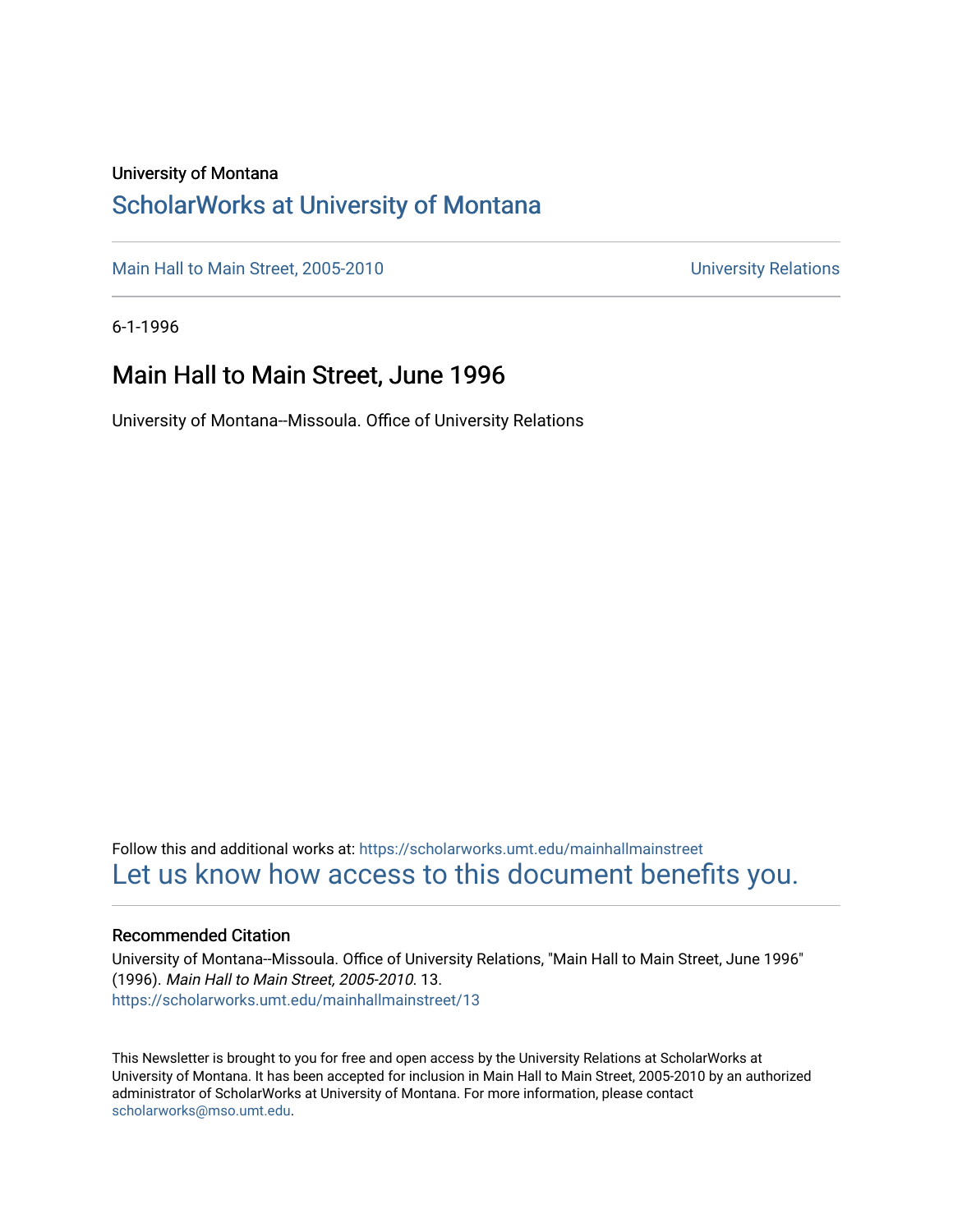

# **Flying gems Blue songbirds attract UM researcher, Japanese documentarian**

**I**<br> **Central America** to the slopes of<br> **Central America** to the slopes of **sing the night sky as their roadmap, small blue songbirds find their way each spring from Mount Sentinel and Mount Jumbo.**

**University of Montana-Missoula biology Assistant Professor Erick Greene is there to welcome his longtime friends to their summer roost. For five years, Greene and wildlife biology students have studied the nesting habits of the lazuli buntings, recording their sweet warbling songs and getting to know their individual personalities.**

**Not only do the same birds return each year to the local hillsides, they return to the same bushes—even the same branches, says Greene.**

**Following the North Star and major constellations, the birds migrate at night to western North America. They land in Missoula in mid-May on the slopes near the UM campus and stay until late July.**

**Named for the beautiful blue gemstone, lapis lazuli, the songbirds resemble**



**Greene and volunteer Ron Scholl of Missoula look for lazuli buntings.**

**Back in his lab, Greene charts the birds' songs on computer, so that he can identify birds he hears later in the field.**



**Haruko Mukasa Yurky of Seattle, coordinator and interpreter for a Japanese television documentary crew, instructs Research Assistant ProfessorErick Green while filming on Mount Jumbo this month.**

**Each male bird eventually develops his own unique song that serves as an acoustic fingerprint. Juveniles copy the warblings of the older birds, usually the ones who've proved most popular with the females.**

**"The young males don't know how to sing," Greene notes. "They're in the babbling phase, sort of like babies."**

**Once their songs "crystallize," or fully develop, the birds end up with their own melody or that of a reproductively successful older male.**

**"Red," an older male Greene calls "the Arnold**

**Schwarzenegger of the bunting world," is a favorite target of female flirts and younger male**

**imitators. "A lot of young males copy him," Greene says of the first lazuli bunting he banded five years ago and has seen each summer since. 'The females, even if they have a hubby at home, will flock to Red."**

Biology Assistant Professor Erick Greene's work with lazuli buntings in UM's backyard is being viewed through the lens of a Japanese television camera this summer.

Shozo Baba, chief director of science programming for Nippon Hoso Kyokai, the Japanese public broadcasting corporation, is in Missoula with a film crew for two months to record Greene's work for a one-hour documentary to air in Japan.

**Greene's research of the bunting's mating habits led him to study the species' nemesis, the brown-headed cowbirds, on the local slopes and at the National Bison Range 40 miles north of Missoula. The bigger cowbirds may pose a threat to the lazuli bunting's existence because of parasitism, the phenomenon of one bird species laying its eggs in another's nest.**

**Jacob's Island on the edge of campus is the site of a communal roost that attracts**

**thousands of cowbirds each night. Before dawn the cowbirds invade the lazuli nests, laying their own eggs and tricking the bunting into raising their chicks at the expense of her own.**

**bluebirds that shrunk in the wash, Greene says. With electric blue heads and backs, russet breast bands and immaculate white stomachs, the eyepleasing buntings are**

**easy to spot. Greene and his students head for the hills each morning with tape recorders and spotting scopes mounted on tripods. They catch the birds in nets, photograph and color-band them, record their songs, then set them free.**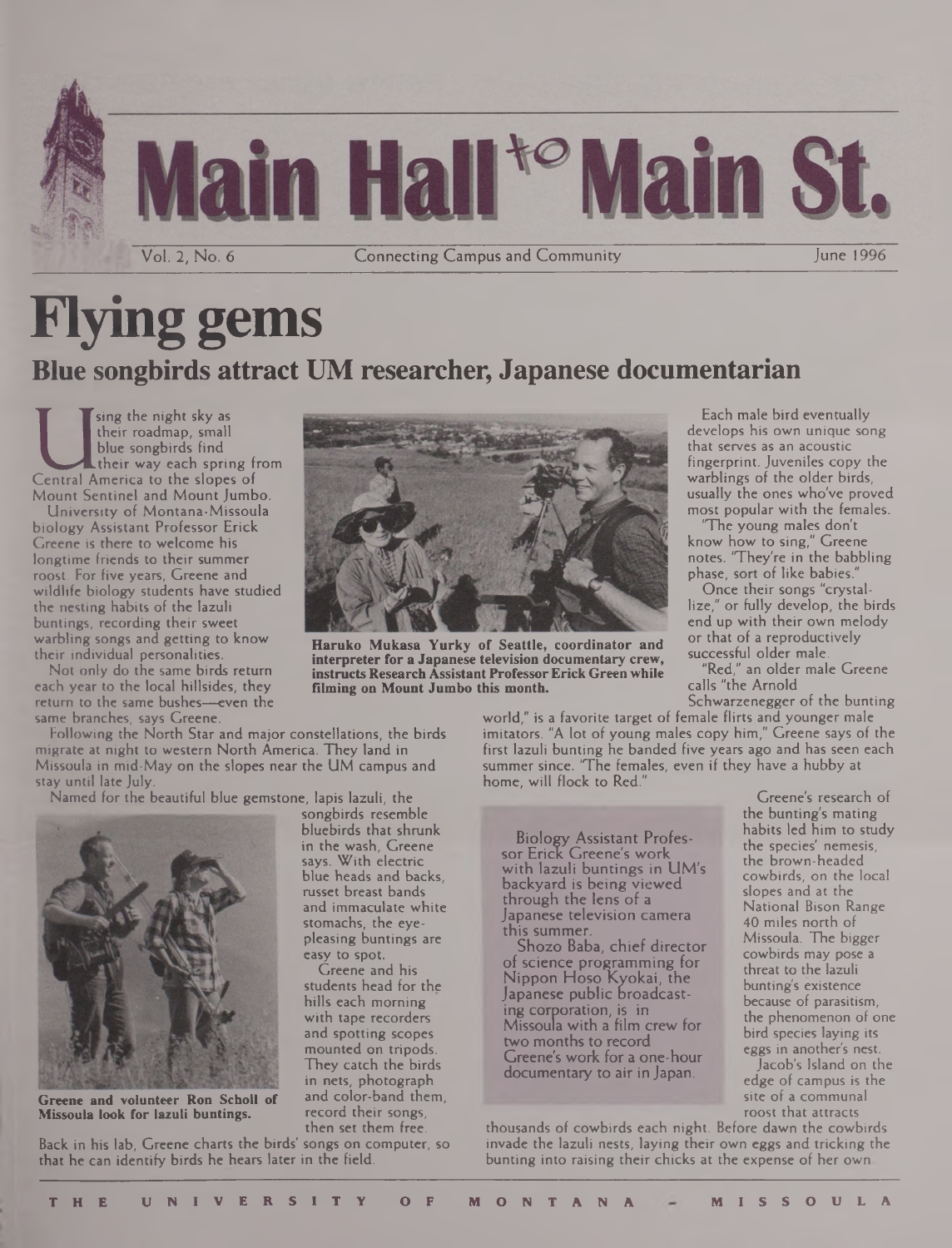### **UM outreach aids disabled**

**by Kristin Rodine University Communications**

> bout one of every seven Americans has a permanent disability, and a third of the population will experience a temporary disability at some point in their lives.

The vast distances, scarce resources and small populations in rural areas present special challenges for

**"We're an entrepreneurial organization that's focused on improving the quality of life for people with disabilities."**

people with disabilities, their families and the professionals who work with them. The Rural Institute on Disabilities strives to meet those challenges.

**Timm Vogelsberg Rural Institute** University of Mon-

tana since 1979, the Rural Institute offers a wide range of grantfunded research, services and training

Based at The

projects, from integrated child care to health screenings for senior citizens.

"We're an entrepreneurial organization that's focused on improving the quality of life for people with disabilities," said institute Director Timm Vogelsberg.

The institute gets a small amount of core funding from the federal Department of Health and Human Services, then uses that funding to generate additional federal, state and private grants to fuel its many projects.

Those efforts are highly successful: In fiscal 1995, the institute brought in \$3.9 million in grant funds, more than any other UM program. Vogelsberg expects a similar total for fiscal 1996, which ends June 30.

With 65 employees and 27 separate grants (many of which fund more than one project), the Rural Institute has widespread impact throughout Montana and beyond, working collaboratively with organizations and agencies in 28 states.

The institute's programs fall into five general categories: model systems to demonstrate ways that rural life can more fully accommodate people with disabilities, applied research; interdisciplinary training; direct services, and information exchange and outreach.

Vogelsberg said the institute has steadily increased and improved its interaction and collaboration with other University programs and departments. New training and certification programs are in the works for the College of Technology and Department of Social Work, he said, and existing efforts, including a Human and Family Development minor, continue to grow and prosper.

"In the last five years, from 1990 through 1995, we've generated \$183,609 in tuition through courses we have taught and that we've worked on through our grants,' Vogelsberg said.

A key theme that pervades the Rural Institute's efforts is inclusion—helping children and adults with disabilities participate in all aspects of life, including school, work and recreation. Rather than establishing separate programs for people with disabilities or just expecting them to thrive in existing programs, inclusion provides the best of both worlds by providing the support needed to succeed in mainstream systems.

### **Bowers legacy enriched UM**

"The *essence ofgreatness is the perception that virtue is enough." —Ralph Waldo Emerson*

#### **by George M. Dennison**

**The University of Montana and the citizens of Montana** lost a good friend and benefactor with the recent passing of Richard C. Bowers, the University's 13th president.

Although nearly 15 years have passed since Bowers ended his seven-year tenure as president, his memory looms large on the campus he loved. The Bowers legacy exists throughout the University, both in such physical landmarks as the Performing



Arts and Radio/Television Building and in the spirit of community, outreach and service that continues to inform and enrich our efforts.

As president from July 1974 through June 1981, Bowers helped set the course for the University's future success, launching initiatives that have continued and expanded under his successors. A man of great integrity, honesty and compassion, he ably led the University through a very difficult period. In the late 1970s, a shift in the state's formula for funding the Montana University

**Bowers** 

System forced deep cuts in the University's budget and personnel. Faced with a 12- to 15-percent reduction in faculty and staff in one year, Bowers made the hard choices while keeping the human toll uppermost in mind. In a no-win situation, he sought to protect as much as possible.

The Bowers years brought significant growth to University facilities, including such new construction as the Pharmacy/ Psychology Building, the top two floors of the Mansfield Library and the addition to the Law Building.

One of his greatest accomplishments came near the end of his tenure when he secured state funding for the University's long-sought Performing Arts and Radio/Television Building. Completed in early 1985, the project brought state-of-the-art theater and broadcast facilities to the citizens of western Montana.

The sense of partnership between campus and community, so prevalent today, traces its roots to the Bowers presidency. The University of Montana Excellence Fund, which fuels vital University programs through community contributions, provides a shining example of that legacy.

Another Bowers initiative still thriving today involves statewide outreach through community visitation. He worked tirelessly to strengthen and re-establish the University's ties to communities and citizens throughout Montana, traveling widely across the state to meet with community groups and teach classes in local high schools.

Bowers' commitment to the University, to higher education and to the people of Montana continues to inspire those who knew him and those who have been touched by his accomplishments.

Shortly before he left the University, he noted that "the best investment society can make is the education of its citizens. As a responsible and caring steward for that investment. Bowers left the University, community and state much richer for his contributions.

Those who wish to contribute to the University in his memory will do well to remember his great pride and sense of accomplishment in securing the Performing Arts and Radio/ Television Center. It stands as a lasting tribute to the commitment and accomplishments of President Richard Bowers.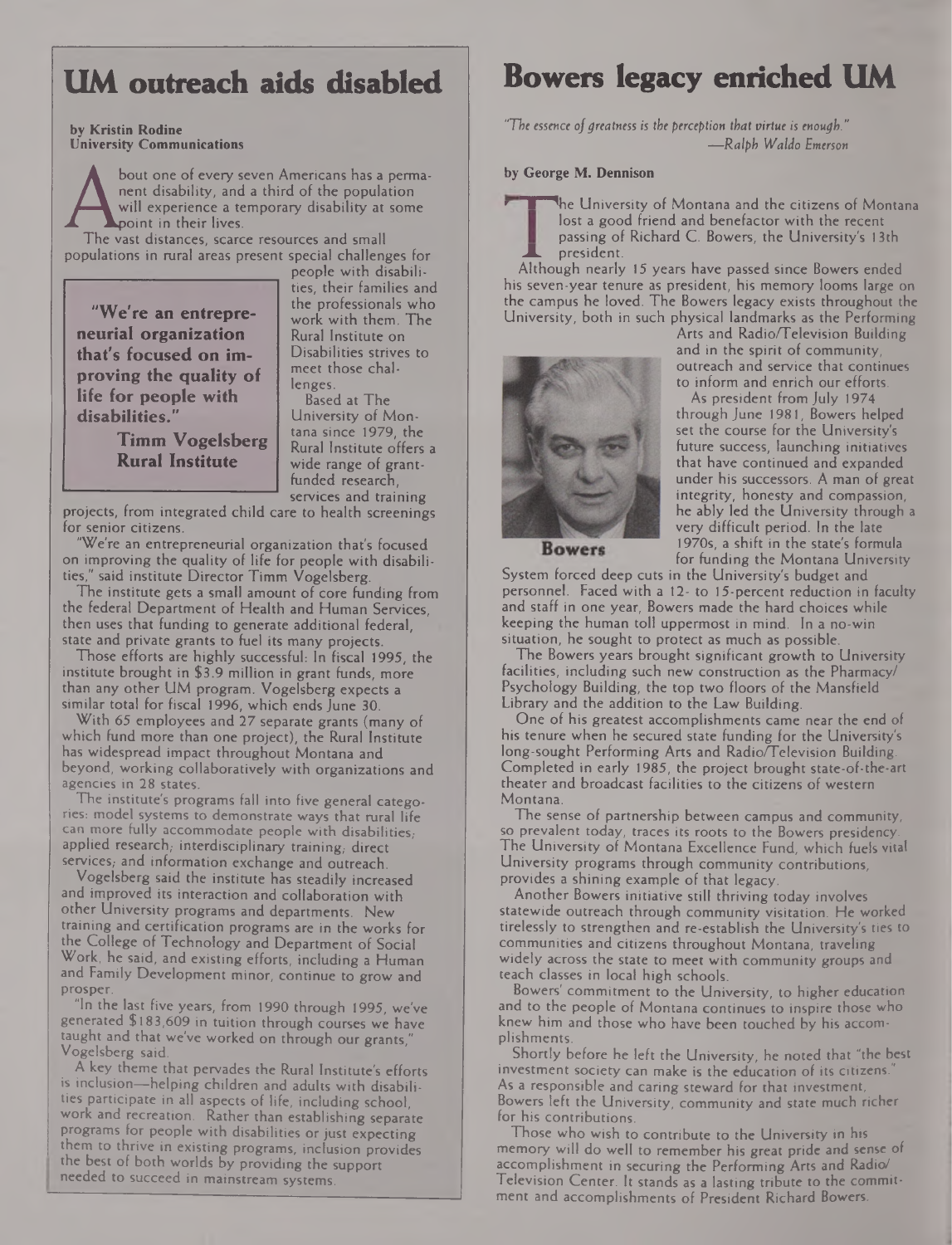

**Main Hall Link—**President George Dennison wants to know what's on your mind. Questions, comments, complaints or opinions on any topic can be passed along to the president or any other Main Hall administrator via your telephone or computer. The President's Office has set up opinion lines for community use. Send e-mail messages to [prestalk@selway.umt.edu](mailto:prestalk@selway.umt.edu) or leave a voice mail message by calling 243-PRES (7737).

**Camp Singalong—**Teen-agers who would rather sing in a choir than around a campfire this summer are invited to a choral/vocal camp at UM Sunday through Saturday, July 7-13. High school students will have the opportunity to sing together, attend vocal master classes and have private lessons with UM music department faculty members, including soprano Anne Basinski, mezzo soprano Esther England and tenor Gary Funk. For more information, call (406) 243-6880.

**Future Scientists—**Competing against more than 1,000 U.S. and foreign exhibitors, nine Montana high school students won awards at the 47th International Science and Engineering Fair last month in Tucson, Ariz. The students were among the top 13 science students who took top honors at the state science fair, sponsored by the Missoula Exchange Club and the UM Foundation, administered by UM's

computer science department and held annually at UM. Missoula winners were Sentinel High School



**Sentinel's Jeff Baitis and winning display**

juniors Jeff Baitis and Nicholas Erickson. Baitis took a second place Grand Award from the U.S. Air Force and an honorable mention from the American Chemical Society. Erickson won a second place Karl Menger Award from the American Mathematical

Society. Jerry Esmay, UM computer science professor, accompanied the youths to the international fair.

**Fun Science—**Kids can weasel their way into the drama of science in a class offered next month by the Montana Natural History Center.



"Dramatic Science," taught by Dorene Might-Dyer, will give students a chance to work with a live weasel and present a self-created play

about the curious and playful mammal. The class for kids ages 12 to 14 meets on the UM campus from 10 a.m. to noon Monday through Friday for two weeks beginning July 22. Other July courses offered are "Fun with Physics," "Dinomania," "Reading the Woods," and "Living Wild in the City." Call 243-6642 for more information.

**Picture Perfect—**UM's Pantzer Hall drew rave reviews last month from the Missoula Historic Preservation Advisory Commission, which singled the building out as an example of excellence in "New Construction Design Compatible With An Historic District." The new residence hall on the southwest comer of campus, designed to blend with surrounding buildings and reflect the historic charm of Main Hall, opened last fall.

> **Into the World—**UM graduated 1,703 students spring semester 1996. The total includes 98 certificates, 107 associate's, 1,079 bachelor's, two education specialist's, 316 master's, 73 juris doctor and 28 doctoral degrees. Fifty-one students earned two degrees each.

**Good Grades—**Grizzly athletes once again proved themselves good students. More than half of UM's student athletes achieved 3.0 grade point averages or better during spring semester 1996. Four UM women's soccer players earned perfect 4.0 grade point averages to help score the best team GPA with 3.35. Women's

cross country came in second with an average 3.21 GPA, followed by women's golf with 3.17 and women's volleyball with 3.15. Six Grizzly football players posted perfect 4.0 GPAs.

**Olympic Helpful—**USA Track & Field selected Linda McCarthy, UM assistant sports information director, to serve on the press box crew at the 1996 U.S. Olympic Trials June 15-23 at Centennial Olympic Stadium in Atlanta. McCarthy staffed the USA Track & Field Mobil Championships in Sacramento, Calif., last year and the Junior Championships in Tallahassee, Fla., in 1994.

**It's To Be—**UC Programming will present the annual performances of Shakespeare in the Park's 1996 Summer Tour with "Julius Ceasar" and "You Never Can Tell" Tuesday and Wednesday, July 23-24 on the University's Oval. The free performances begin at 6:30 p.m. each day. Pack a picnic and bring the family. In case of bad weather, shows will be moved to the University Theatre.



**Research on Radio—**Find out about predator/prey relationships from a wolf researcher's point-of-view by tuning in to *Imagine That!* on KUFM/ KGPR. Dan Pletscher, wildlife biology professor, discusses the effects of wolf reintroduction on Montana's big game herds at 9 p.m. Sunday, July 14. Nancy Hinman, geology assistant professor, will explore the development of methods for searching for life on Mars via analysis of the world's hot springs at 9 p.m. Sunday, July 28. Tune in again Sunday, Aug. 11, to find out about Professor Alan Sponberg's study of the resurgence in Buddhism in India. *Imagine That!* is a joint venture of UM and Montana State University-Bozeman.

**Family Affair—**Parents and families of UM students are invited to Family Weekend at UM Sept. 13-14. Activities will be offered; call Annie Pontrelli, UM community relations and outreach coordinator, at 243-2488.